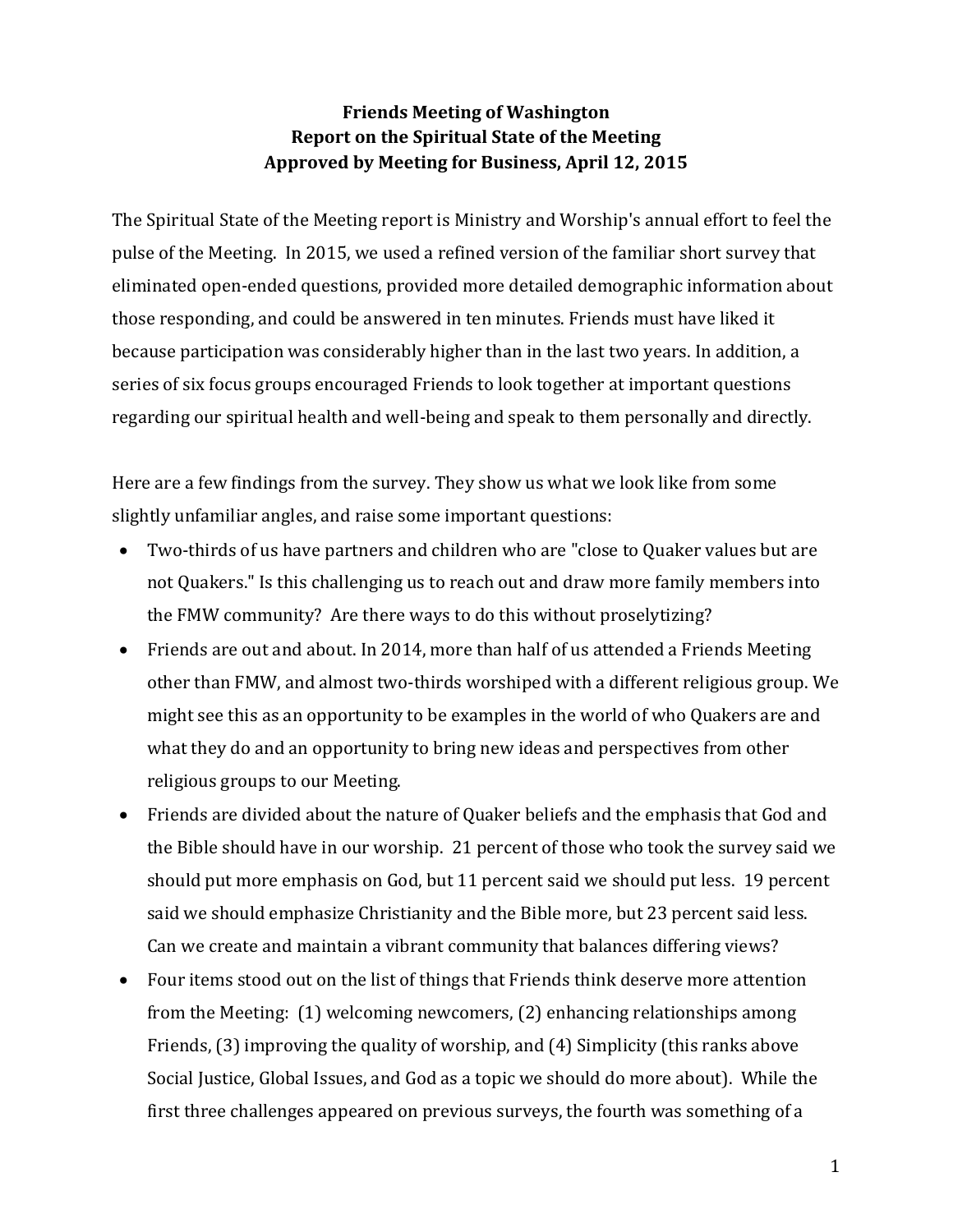surprise. What does "simplicity" mean in the context of the world we live in today, and how can we do more about it?

In addition to these perspectives on who we are and what we consider important, the survey and focus groups revealed a number of polarities or areas of tension, some familiar and some less so. These pose challenges not to be answered one way or the other, but for which the Meeting must strive to find balance, in the context of continuing revelation and loving awareness. There are tensions, for example, between:

- Small Groups and the Larger Community. At the moment, FMW rejoices in numerous small groups that allow Friends to pursue their varied spiritual interests. Many consider them a sign of the Meeting's spiritual vitality. Others feel concern that the number and success of these groups could fragment the Meeting and cause us to lose our sense of ourselves as a community. Some even see our worship groups as part of this problem. What if members of a worship group identify primarily with the group rather than with the Meeting community? Is the fact that we do not worship together a problem or is it part of our strength? Do worship groups encourage cliquishness or diversity?
- Old and New. This is the predictable tension between longtime Friends who may see themselves as the people who have "carried" the Meeting and more recent members/attenders, who are the bringers of new energy and new ideas. Longtimers, those who have worshiped here for over 10 years, may wonder why the new ones don't hurry to join committees and pick up "their share" of the work. In fact, the newer attenders, the majority of whom may also be new to Quakerism, could be a little uncertain of how things work and how they can fit in. With the Meeting's help, they'll find their footing in Quakerism – and spread their wings.
- Quiet and Jarring. Friends of all ages speak very movingly of what the silence means to them. They lament about having it broken by messages that come from "the head and not the heart," by "prepared statements" and "even harsh words." On the other hand, a Friend reminds us that spirit-led messages come in many different forms, not all of them attractive. He notes that one of the few messages last year that was important to him could have been called "extremely disruptive." He says we need to listen and discern.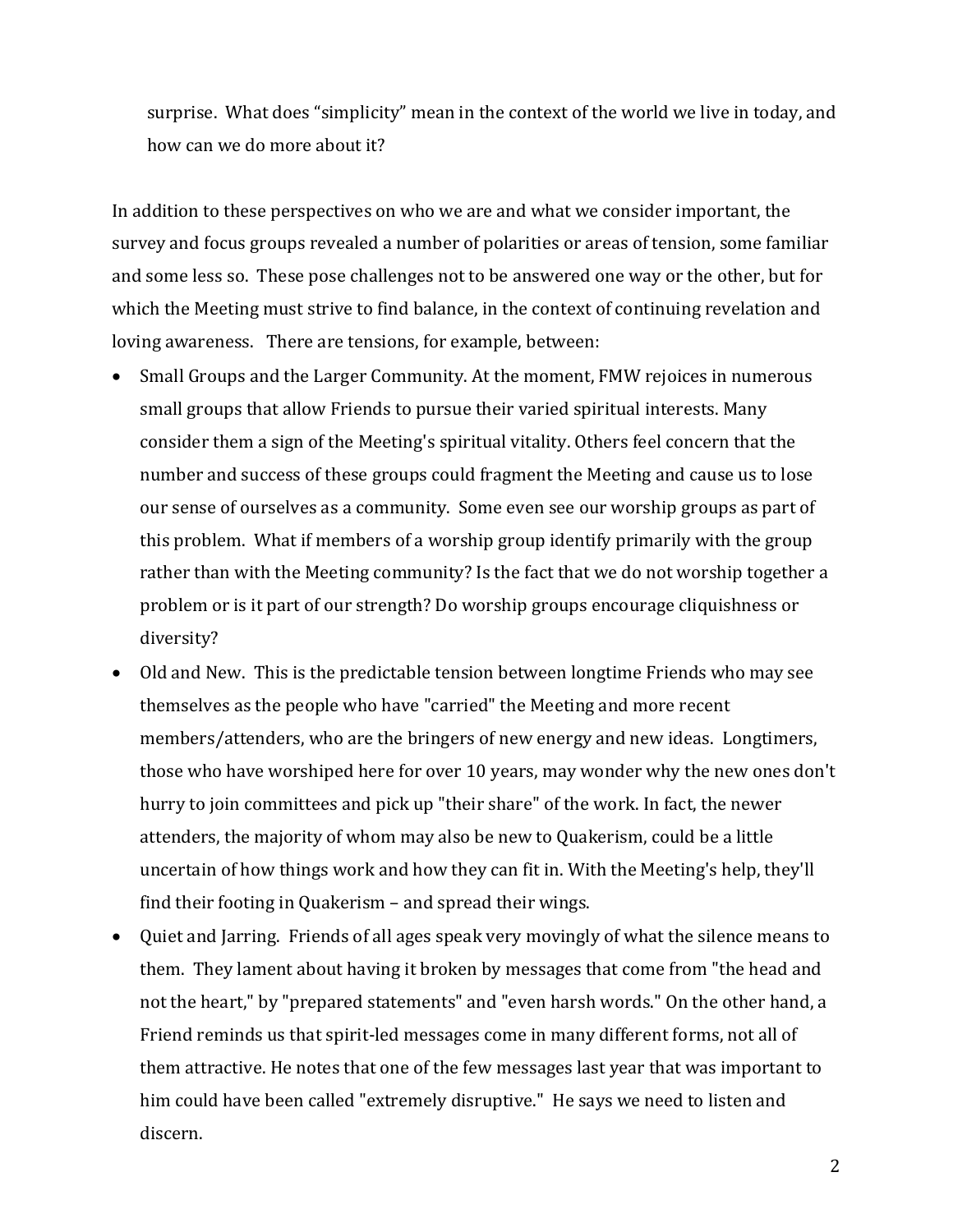- Difficult People and Safe Meetings. This is an acute form of the previous and a perennial question. How can our Meeting be open to and care for difficult and troubled people at the same time as we try to create a safe place where no one feels threatened or offended by anything that is said? Can efforts like those carried on by Healing and Reconciliation be helpful in reconciling the tension between "open" and "safe"? What responsibility do individual Friends have here?
- Laboring and Letting Go. One of the most remarkable differences between focus group discussions with Young Friends and Young Adult Friends and our older participants (who made up more than half the survey respondents) was the emphasis that younger Friends placed on the importance of letting go. YAFs said: "We can share each other's burdens/crosses, but perhaps we have done as much as we reasonably can in some cases.... We should rely more on God and less on ourselves; we need to remind ourselves often." Is it possible that we sometimes labor with difficult issues too long? After we have done our best, is it then time to let go and let God?

Friends in the focus groups were aware of how very hard it can be to deal with tensions in the Meeting, but they believed that, when we are faithful to our testimonies and leadings, we can do it. You have to learn, one said, "to be comfortable in uncertainty. This is difficult for our community." A young Friend observed that we need to seek patience and that of God "in ourselves and others when we disagree." Another added that we should be "gentler with others in conflict." Finally, a member of the group that has been working with conflicts connected with the Child Safety and Welcoming policy said that all those involved could see Spirit working in the process.

Ministry and Worship believes that these voices sum up the Meeting's challenges and its strengths and tell us much of what we need to know about its state of health. But the last word surely belongs to our youngest speaker, a First Day School student. When asked what he would like to tell us for the report, he said "the Meeting's okay." We hope you all agree.

*Respectfully submitted by the Committee on Ministry and Worship: Bertie Rossert, Debby Churchman, Gene Throwe, Greg Robb, Hayden Wetzel, Marcia Reecer, Marsha Holliday, Michael Huffington, Blair Forlaw (clerk).*